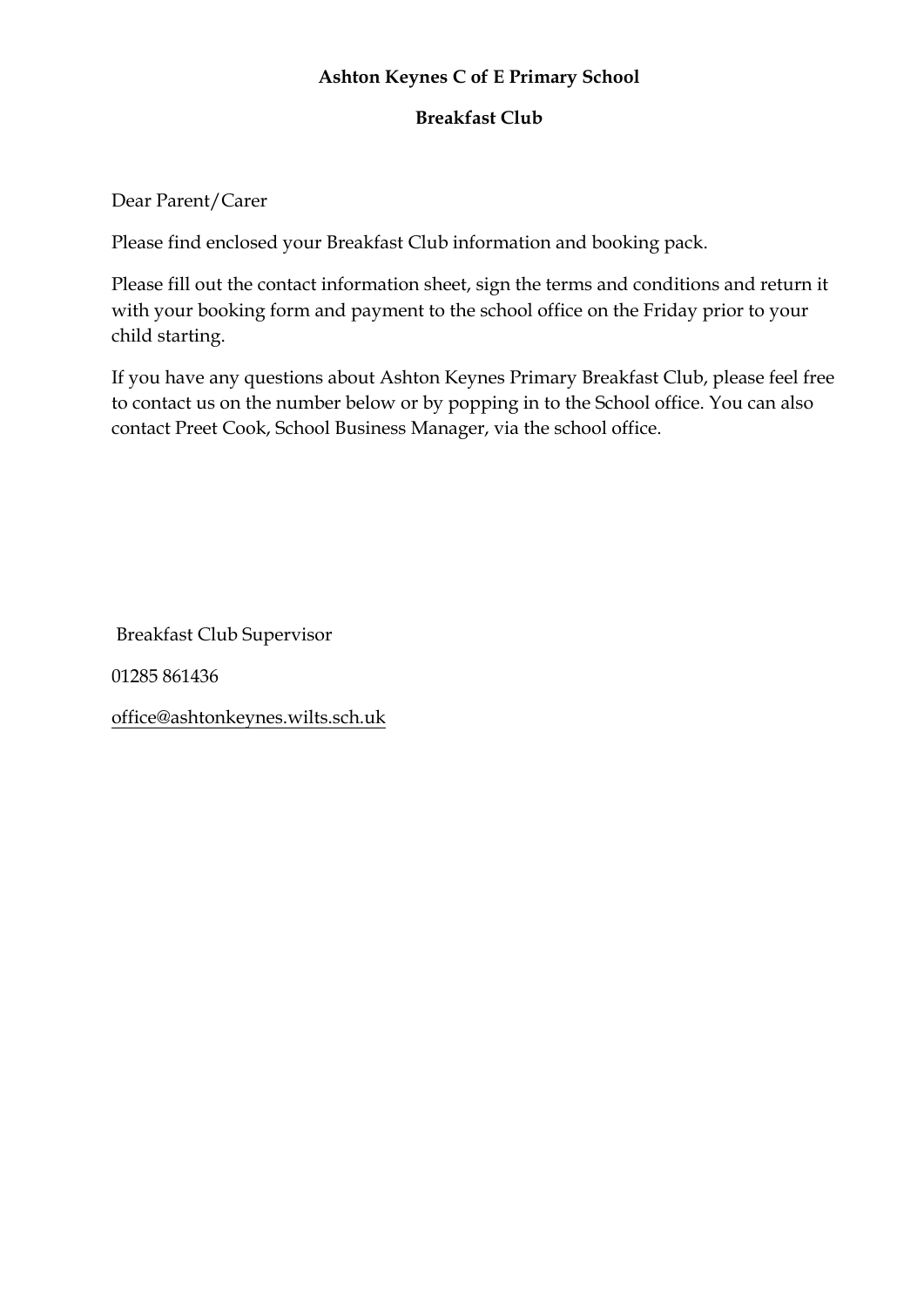## **ASHTON KEYNES PRIMAR Y BREAKFAST CLUB**

The aim of Ashton Keynes Breakfast Club is to provide high quality care and a healthy breakfast for children before the start of their school day.

Research into Breakfast Clubs has shown that:

- They improve attendance at school
- Children are more relaxed and ready to learn if they have eaten and had an enjoyable start to the day
- They help to improve concentration and academic performance
- They provide a healthy meal at the beginning of the day
- They provide a safe, familiar, warm environment
- They develop social skills and interaction
- They provide continuity of care

#### Benefits for Parents

- Reassurance that their children are safe and in school at the correct time.
- Meets the needs of the family by enabling them to return to full / part or shift work or training.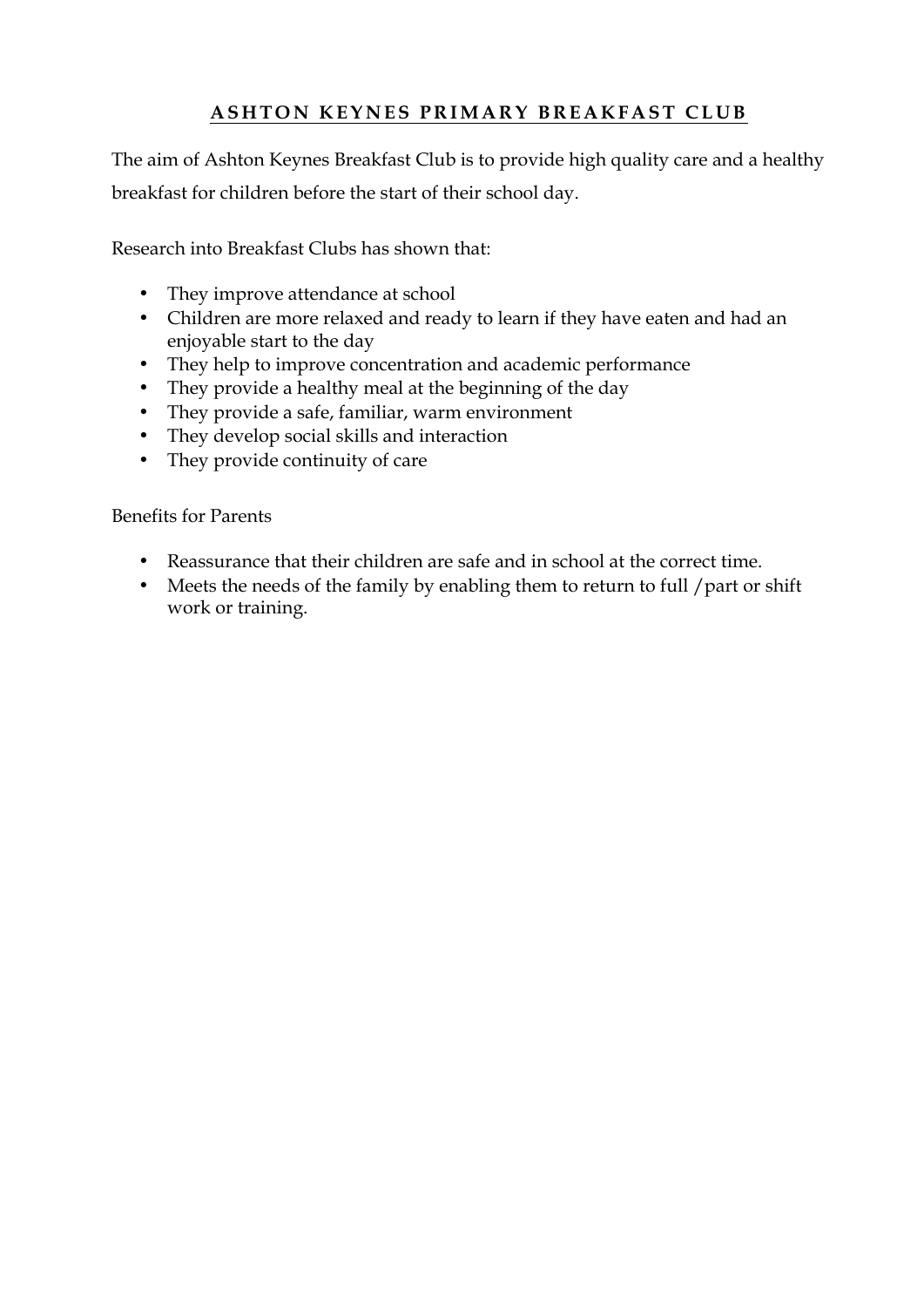## **Terms and Conditions**

## Dropping off.

Children must be dropped off to the School hall in the morning by an appropriate adult. This is to ensure the safe arrival of all of the children. Once booked in, you will be able to leave your child/ren at the breakfast club from 8.00am until the start of the school day at 8.45am (term time only).

## Breakfast.

Children will be given a choice of foods from a breakfast menu, including: toast and various spreads; a range of healthy cereals; and a choice of drinks. There will also be a themed breakfast each month, giving the children an opportunity to try different foods. We expect that all children attending breakfast club will need breakfast. If your child does not need breakfast could you please let the staff know when you drop them off.

There will be a range of activities available for the children each morning including; construction, art and craft, board games, small world activities, homework table and a reading area. There are also a range of physical activities available in the hall .

## Booking and Payment

The cost will be **£3.00** per session. The Ashton Keynes Breakfast Club is non profit making, all money generated in fees will go towards staff and running costs. Therefore once you have booked and paid for your child/rens place it will be **non refundable**.

Each week you will need to complete a booking form stating the days that you would like your child/ren to attend that week. You will need to enclose the booking form along with the payment in a sealed envelope, clearly labelled with your child's name and class. You will be need to forward your booking/payment to the school office. Places will need to be booked and paid for on the **Friday** before the start of the week that you would like your child to attend. Alternatively, children will be able to send their booking and payment via the class register as per other payments made to school.

If you would like to use the breakfast club on irregular occasions, you will need to contact the Breakfast club Supervisors or School Office Staff to check for availability.

## Late Payment

If payment is not made within 14 days of sessions used, parents/carers will incur a  $£5$ administration fee which will increase by £5 on a weekly basis. If your account is still in arrears after four weeks your child will no longer be accepted at Breakfast Club.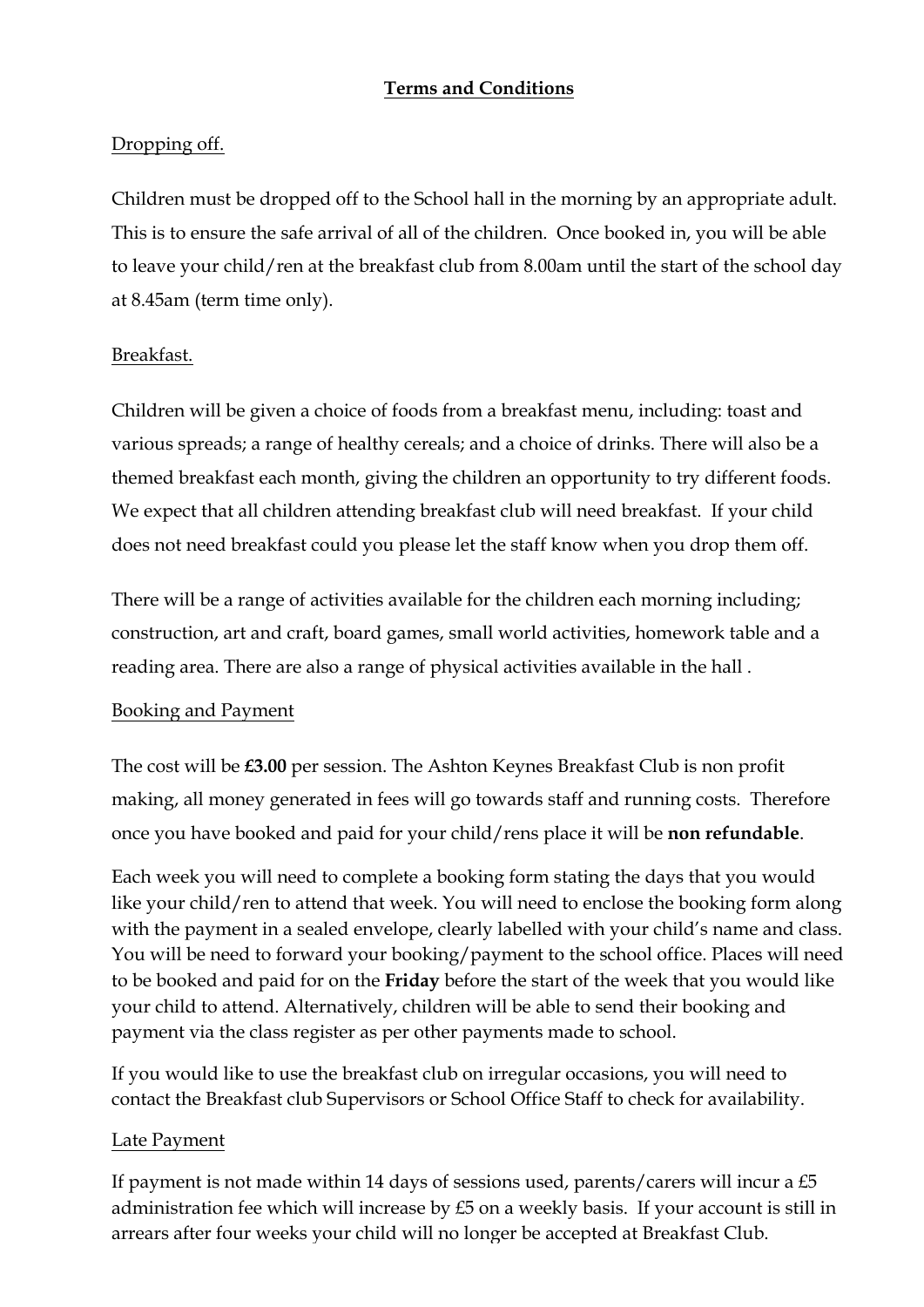If you are experiencing difficulty with payment please contact Preet Cook, School Business Manager on 01285 861436.

#### School Closure

If for any reason there is a school closure we will endeavour to contact you as soon as possible. Please also refer to the school website and local radio stations for information.

#### Child illness.

If your child is unable to attend a session due to illness, please inform the school office as soon as possible.

#### Contact Information.

Please make sure that the Breakfast Club staff have your most recent contact details and that you have completed the child information sheet and returned it to school prior to your child starting at the Breakfast Club.

| $\cdots$ |  |  |
|----------|--|--|

(Please tick)

| o I agree to the terms and conditions of Ashton Keynes Breakfast Club |
|-----------------------------------------------------------------------|
|                                                                       |
|                                                                       |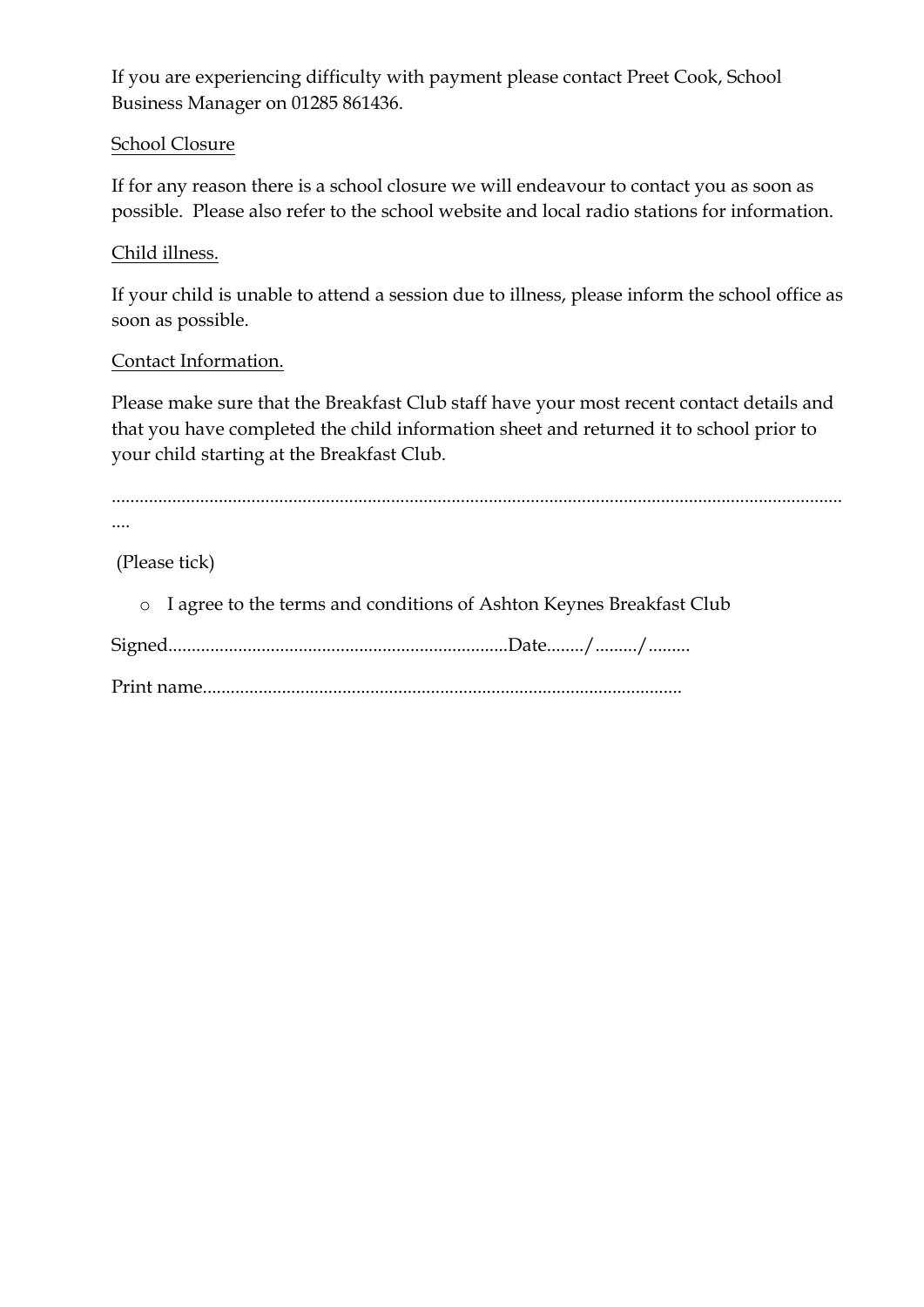| <u>Menu</u>                                                                                     | <b>Fresh Fruit</b>                                                                                         |
|-------------------------------------------------------------------------------------------------|------------------------------------------------------------------------------------------------------------|
| Cereals                                                                                         | A different selection of fresh                                                                             |
| ❖ Corn Flakes<br>* Rice Crispies<br>❖ Weetabix<br>❖ Shreddies.<br>❖ Coco Crispies<br>❖ Cheerios | fruit will be available every day.<br>We aim to include:<br>❖ Bananas<br>❖ Grapes<br>❖ Apples<br>❖ Oranges |
| <b>Hot Cereals</b><br>❖ Porridge                                                                | ❖ Pears<br>❖ Melon<br>❖ Kiwi                                                                               |
| ❖ Hot Weetabix                                                                                  | <b>Drinks</b>                                                                                              |
| <b>Hot Toast</b>                                                                                | ❖ Milk - Hot or Cold                                                                                       |
| White or Wholemeal toast with a<br>choice of:                                                   | ❖ Orange Juice<br>❖ Apple Juice<br>❖ Water.                                                                |
| ❖ Sunflower Spread<br>$\div$ Jam<br>❖ Marmite<br>* Marmalade<br>❖ Strawberry Jam                | <b>Occasional Extras</b><br>❖ Crumpets<br>❖ Hot Chocolate<br>❖ Fromage frais                               |



The Breakfast Club is here for you – so if you have any ideas on how we can improve the service, just let us know.

Look out for our new link on the Ashton Keynes School website where you can find booking forms and information, up to date menus and details of our Themed Breakfasts.

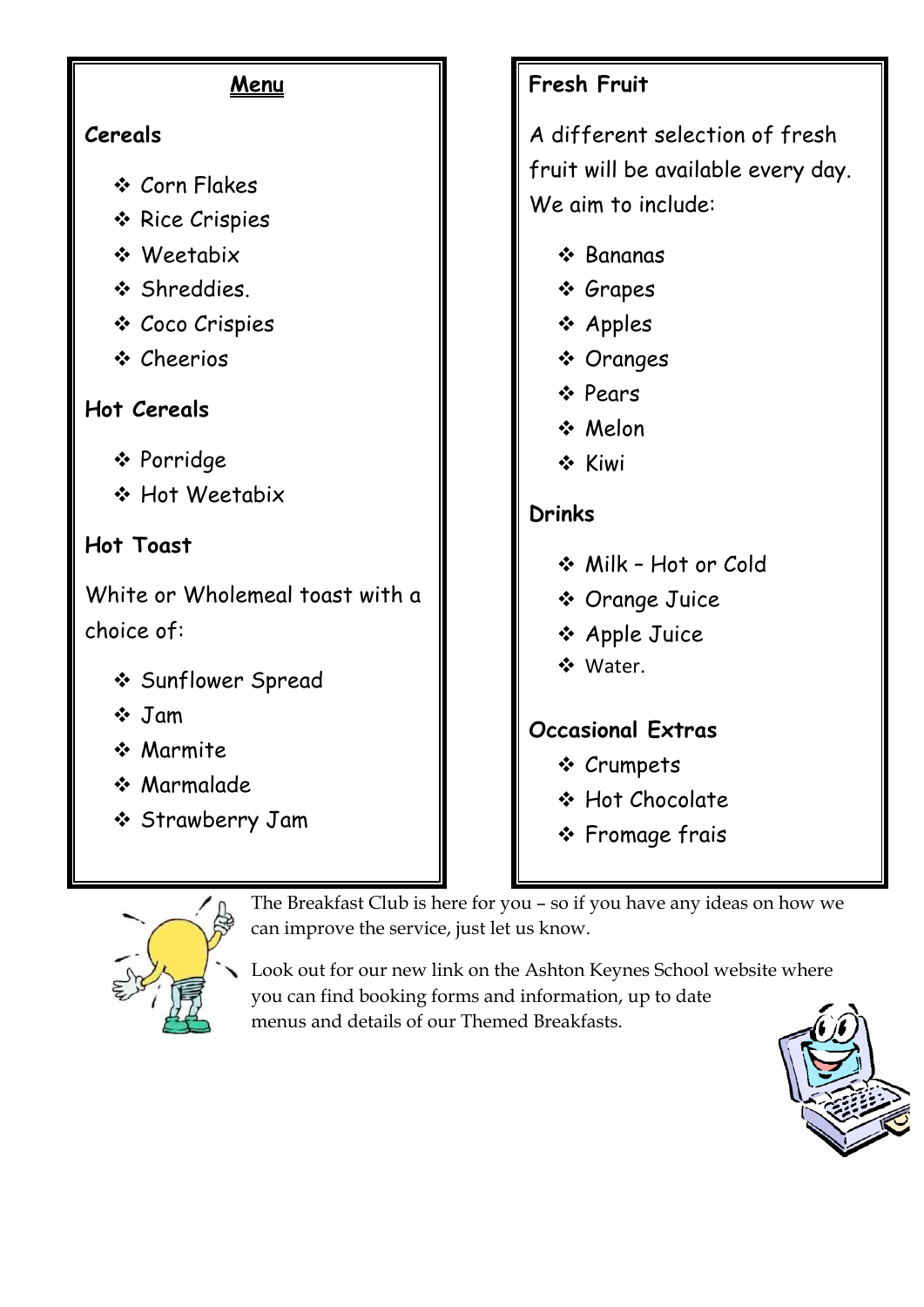## **Ashton Keynes Breakfast Club**

## **Booking Form**

Child's Name..........................................................................Class....................

Child's Name..........................................................................Class....................

Week Beginning......../............./............

|             | Monday | Tuesday | Wednesday | Thursday | Friday |
|-------------|--------|---------|-----------|----------|--------|
| Please Tick |        |         |           |          |        |

| Please Find enclosed £Cash/cheque |  |
|-----------------------------------|--|
|                                   |  |

## **Ashton Keynes Breakfast Club**

#### **Booking Form**

Child's Name..........................................................................Class....................

Child's Name..........................................................................Class....................

Week Beginning......../............./............

|             | Monday | Tuesday | Wednesday | Thursday | Friday |
|-------------|--------|---------|-----------|----------|--------|
|             |        |         |           |          |        |
| Please Tick |        |         |           |          |        |

Please Find enclosed £.........................Cash/cheque

Signed........................................................................ Date...................................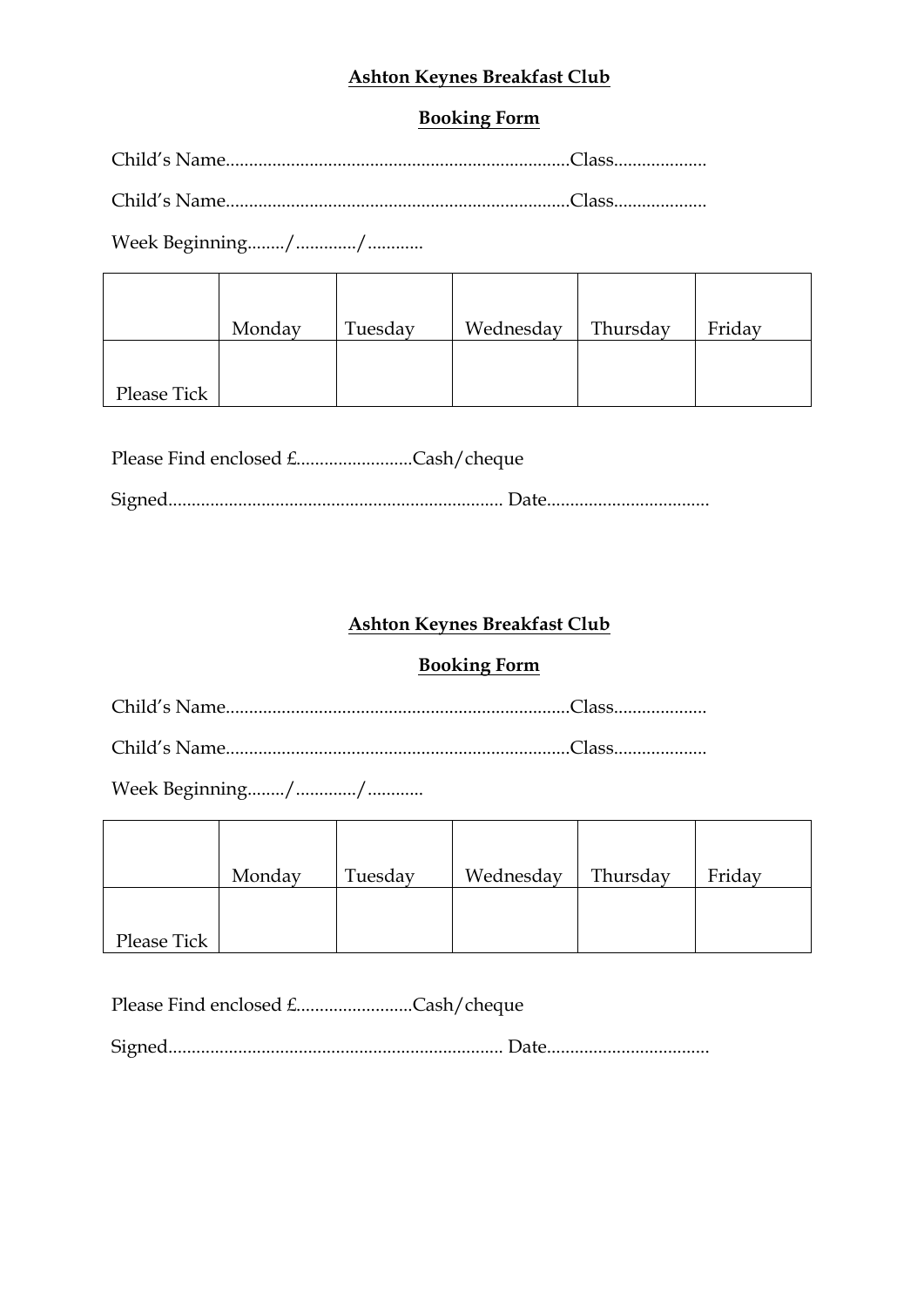## **Ashton Keynes Breakfast Club**

# **Emergency contact information**

| <b>Child's Details</b> |
|------------------------|
|                        |
|                        |
|                        |
|                        |
| Contact 1              |
|                        |
|                        |
|                        |
|                        |
|                        |
| Contact 2              |
|                        |
|                        |
|                        |
|                        |
|                        |
| Contact 3              |
|                        |
|                        |
|                        |
|                        |
|                        |
|                        |

# **Medical Information**